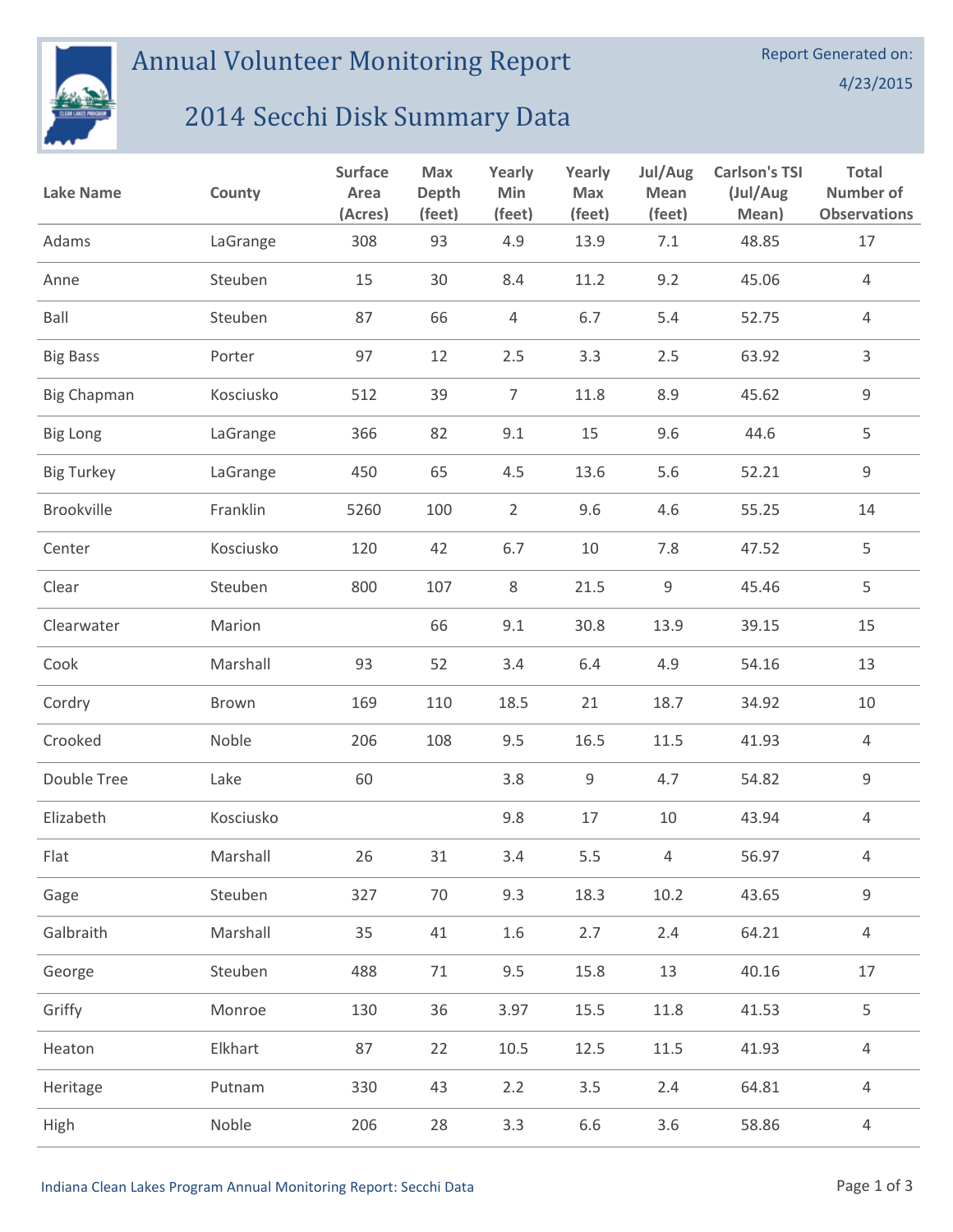| <b>Lake Name</b>  | County    | <b>Surface</b><br>Area<br>(Acres) | Max<br>Depth<br>(feet) | Yearly<br>Min<br>(feet) | Yearly<br>Max<br>(feet) | Jul/Aug<br>Mean<br>(feet) | <b>Carlson's TSI</b><br>(Jul/Aug<br>Mean) | <b>Total</b><br><b>Number of</b><br><b>Observations</b> |
|-------------------|-----------|-----------------------------------|------------------------|-------------------------|-------------------------|---------------------------|-------------------------------------------|---------------------------------------------------------|
| Holiday           | Lake      | 180                               | 22                     | $\overline{2}$          | 3.5                     | 2.7                       | 63.01                                     | 10                                                      |
| Indiana           | Elkhart   | 122                               | 68                     | 5.5                     | 23                      | 8.9                       | 45.67                                     | 61                                                      |
| Irish             | Kosciusko | 187                               | 34                     | 4.6                     | 9                       | 5.4                       | 52.95                                     | 6                                                       |
| James             | Kosciusko | 282                               | 63                     | 2.6                     | 12                      | 5.4                       | 52.82                                     | $\overline{4}$                                          |
| James             | Steuben   | 1034                              | 86                     | 8.8                     | 17.1                    | 10.2                      | 43.7                                      | 11                                                      |
| Jones             | Noble     | 115                               | 23                     | 3.1                     | 4.4                     | 3.8                       | 58.07                                     | $\overline{2}$                                          |
| Knapp             | Noble     | 88                                | 59                     | 3.5                     | 8.7                     | 4.9                       | 54.22                                     | $\,8\,$                                                 |
| Koontz            | Starke    | 346                               | 31                     | 2.2                     | 10                      | 2.5                       | 64.06                                     | $\overline{7}$                                          |
| Kreighbaum        | Marshall  | 20                                | 48                     | 5                       | $\overline{7}$          | 6.3                       | 50.52                                     | 5                                                       |
| Lake of the Woods | Marshall  | 416                               | 48                     | 1.3                     | 10.1                    | 3.5                       | 59                                        | $\,8\,$                                                 |
| Lamb              | Johnson   | 95                                | 42                     | 2.7                     | 8.3                     | 6.9                       | 49.29                                     | 17                                                      |
| Lemon             | Monroe    |                                   |                        | $1.5\,$                 | 2.2                     | 1.8                       | 68.45                                     | 6                                                       |
| Liberty           | Hancock   |                                   |                        | 1.2                     | 3.8                     | 1.7                       | 69.47                                     | 5                                                       |
| Little Chapman    | Kosciusko | 177                               | 31                     | 2.8                     | 7.1                     | 3.4                       | 59.4                                      | $\mathsf g$                                             |
| Little Crooked    | Whitley   | 11                                | 50                     | 6                       | 12.25                   | 8.5                       | 46.28                                     | $\overline{4}$                                          |
| Lost              | Marshall  | 416                               | 48                     | 4.1                     | 4.6                     | 4.2                       | 56.61                                     | 6                                                       |
| Manitou           | Fulton    | 713                               | 44                     | 3                       | 7.9                     | 3.5                       | 59.16                                     | 20                                                      |
| Maxinkuckee       | Marshall  | 1854                              | 88                     | 8.3                     | 12                      | 8.4                       | 46.45                                     | $\sqrt{4}$                                              |
| McClish           | Steuben   | 509                               | 71                     | 10.6                    | 14.8                    | 12.7                      | 40.5                                      | 3                                                       |
| Millpond          | Marshall  | 168                               | 36                     | 5                       | $\,6\,$                 | 5.8                       | 51.87                                     | 5                                                       |
| Monroe (Upper)    | Monroe    | 10750                             | 55                     | 2.4                     | 4.2                     | 3.4                       | 59.32                                     | 15                                                      |
| Ole Swimming Hole | Morgan    | 110                               | 27                     | 2.7                     | 3.2                     | $\mathsf{3}$              | 61.53                                     | $\overline{2}$                                          |
| Oswego            | Kosciusko | 83                                | 36                     | 4.2                     | 12.6                    | 7.2                       | 48.57                                     | $\overline{4}$                                          |
| Palestine         | Kosciusko | 230                               | 23                     | 2.9                     | 8.1                     | $\overline{4}$            | 57.23                                     | 10                                                      |
| Pike              | Kosciusko | 203                               | 35                     | $\mathsf{3}$            | 3.5                     | 3.2                       | 60.14                                     | 3                                                       |
| Pinestone         | Harrison  |                                   |                        | 4.6                     | 9.4                     | 6.6                       | 49.93                                     | 5                                                       |
| Pretty            | LaGrange  | 184                               | 84                     | 17.2                    | 20.2                    | 18.7                      | 34.92                                     | $\overline{2}$                                          |